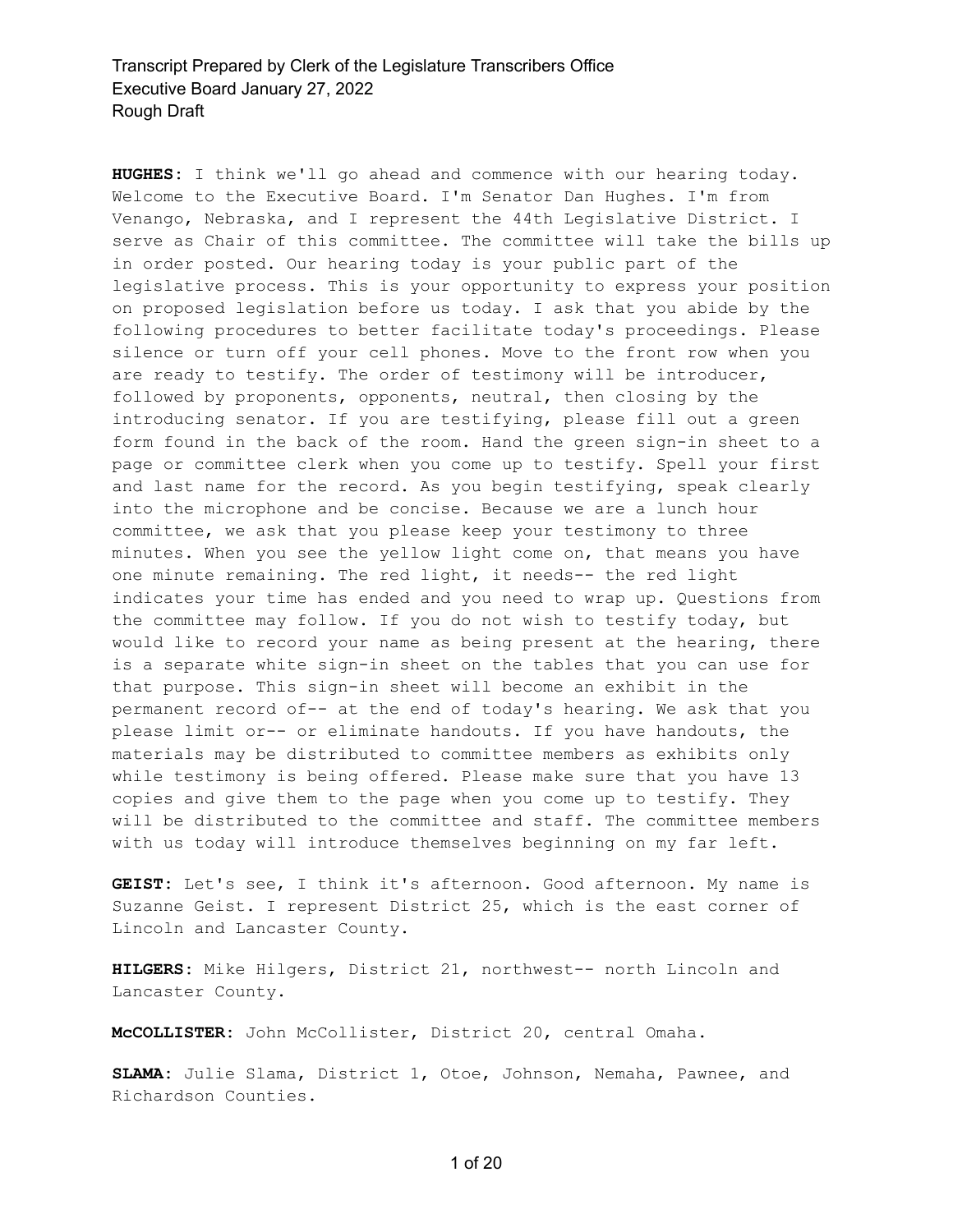**VARGAS:** Tony Vargas, District 7, downtown South Omaha and I serve as Vice Chair.

**HUGHES:** And on my right.

**PANSING BROOKS:** Patty Pansing Brooks, Legislative District 28, right here in the heart of Lincoln.

**LOWE:** John Lowe, District 37, Kearney, Gibbon and Shelton.

**LATHROP:** Steve Lathrop, District 12, which is Ralston and parts of southwest Omaha.

**HUGHES:** To my immediate right is our committee legal counsel, Janice Satra, and then to my far right is committee clerk, Mandy Mizerski. We also have two pages helping us today. Chloe Fowler, who is a senior at UNO majoring in political science, and Natalie Reynolds is at Wesleyan, majoring in international business. So with that, we will open our hearing on LB844. Senator McCollister, welcome.

**McCOLLISTER:** Good afternoon, Chairman Hughes, and members of the Executive Board. I am John, J-o-h-n, McCollister, M-c-C-o-l-l-i-s-t-e-r, and I represent the 20th Legislative District in Omaha. LB844 would aim to increase transparency when the Office of the Governor has the opportunity to fill a vacancy in the Legislature. When a vacancy occurs in the Legislature, there is little clarity to inform citizens how the process of appointment works apart from the statutory requirement that the replacement be a suitable person possessing the qualifications necessary for a member of the Legislature. This describes most of us, more or less, but doesn't provide much transparency as the process moves forward. LB844, you've outlined that many individuals who desires to be considered for eligible for appointment to the Legislature must submit an application to the Office of the Governor within 30 days that is-- that when a vacancy occurs. After 30 days have passed, a list of eligible applicants would be made publicly-- publicly available for the next 10 days. At this point, 40 days after a vacancy occurs that the Governor would be allowed to appoint someone from this pool of applicants. This change will improve transparency, accountability and clarity for a process that seems shrouded from public view. The 30-day requirement in this bill is probably too long during a legislative session. If the bill seems workable in its other aspects, perhaps a shorter duration could be considered in the rare instance that a vacancy occurs when the Legislature is in session. Thank you, Mr. Chairman.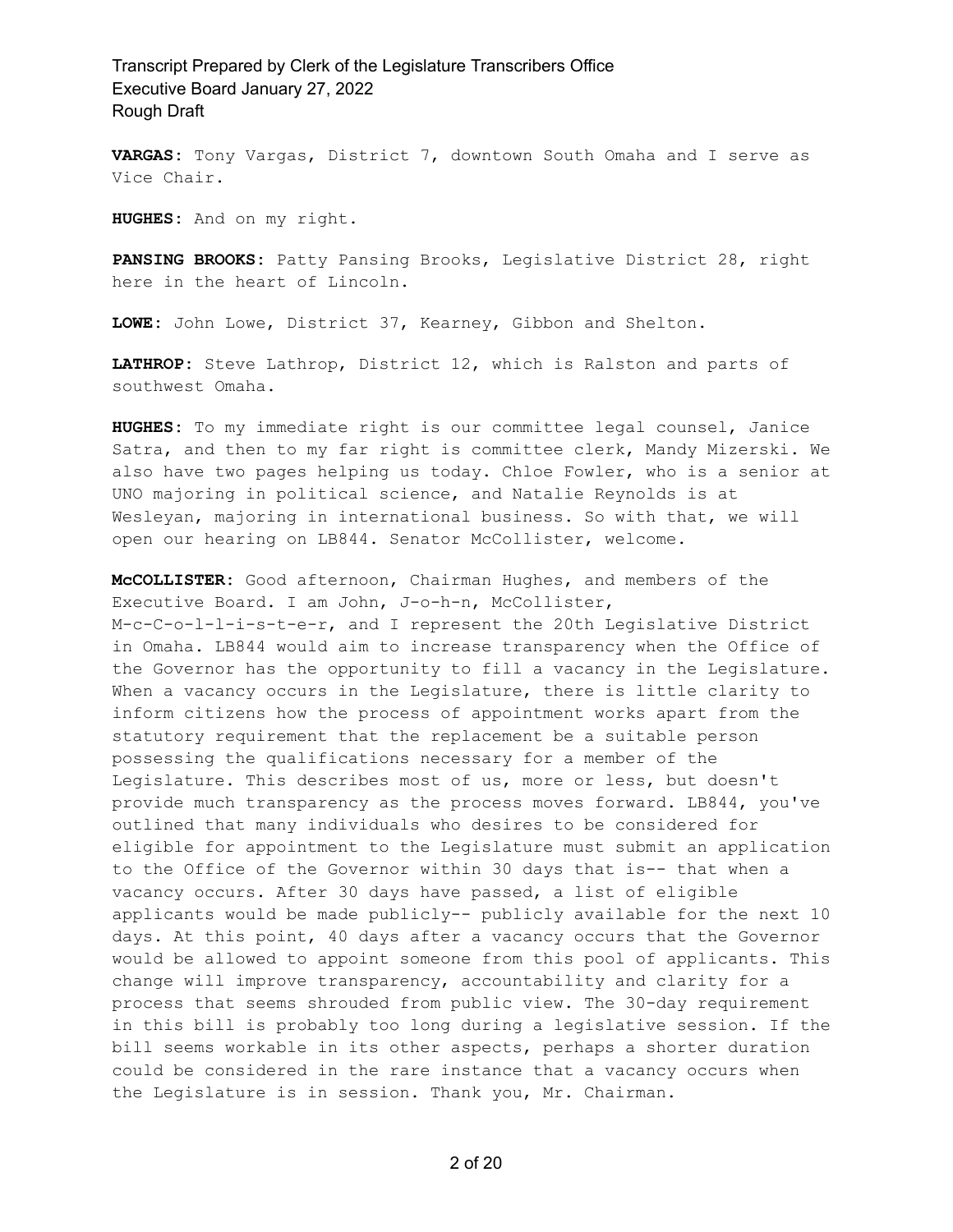**HUGHES:** Thank you, Senator McCollister. Are there any questions from the committee? Senator Slama.

**SLAMA:** Thank you, Mr. Chairman, and thank you, Senator McCollister, for being here. I just had a quick question given that one of the members of the body who's actually gone through this process, previous appointees have been listed publicly. The applicants have been listed publicly. What was your reasoning in bringing this bill? Because it seems like this practice is already taking taking place, if not within the time limit that you described?

**McCOLLISTER:** Well, I would contend there is a lack of transparency, accountability and clarity in the way the process works because it seems clouded from public view. So I-- I think we can improve on that process.

**SLAMA:** Right. Your bill specifically, generally speaking, you'd have those comments, but generally speaking, your bill does what's already being done in terms of making the names public. So I'm just not sure.

**McCOLLISTER:** But the time periods don't. I mean, I think that would publish that list of nominees and then the Governor would choose from that particular list. So I think it is a bit different from the current process.

**SLAMA:** OK, thank you, Senator.

**McCOLLISTER:** Okay.

**HUGHES:** Any additional questions from committee members? Seeing none, thank you for opening and you'll stay to close?

**McCOLLISTER:** Yes.

**HUGHES:** OK. With that, we will open up testimony to the public. We will begin with proponents. If you wish to testify, please come populate the front rows-- the front row so we can make our transition as quick as possible. Welcome.

**GAVIN GEIS:** Senator Hughes, members of the committee, my name is Gavin Geis, spelled G-a-v-i-n G-e-i-s, and I'm the executive director for Common Cause Nebraska. We are testifying in support of LB844. Overall, Nebraska did not outlier amongst the states in terms of how we fill legislative-- legislative vacancies. States doing a lot of different ways and states give as much authority to the executive as we do. What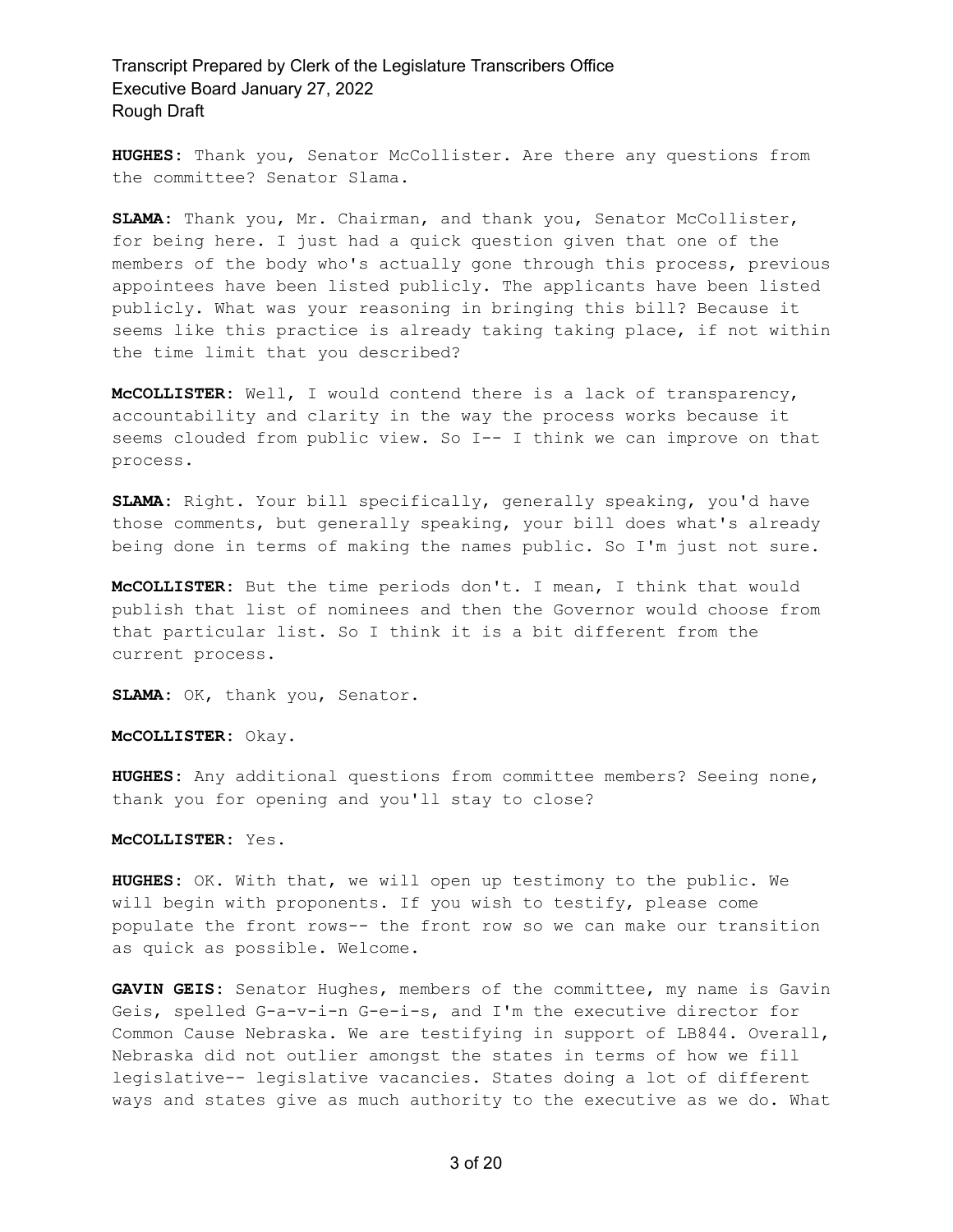we think LB844 would do is provide some clarity and honestly a public process to apply for these positions. That is the primary reason we are supporting this. We believe the clear intent by adding the intent within the law of allowing the public to apply, allowing a process in which frankly, members of the communities that are affected by legislative vacancies can apply, can step up and say, I want to represent my community is an improvement upon the system we have right now. This would do nothing to change who the executive could select at the end of the day. It wouldn't tie their hands or change their appointments. It would simply provide an avenue for the public to participate, to put their name forward. Even if they don't stand a chance of being selected, we think it's an important part of filling legislative vacancies. It would improve the public-- the public's perception of the process and their-- we'll say ownership of the Legislature. Additionally, the added clarity on transparency of the list. Adding that into statute is by no means a bad thing. Requiring the disclosure of that list of participants of applicants, once again wiill help those communities that are affected by legislative vacancies. They have the greatest stake in who is selected in the pool of applicants and should know exactly who has applied and, of course, who was selected. But oversight, greater transparency and greater participation are the reasons we believe you should consider LB844 and pass it to the floor. It would give the executive as much power as they have now. It would not tie their hands, but would provide greater-- just public support and transparency to the process. That- that is all we have. Thank you.

**HUGHES:** Thank you, Mr. Geis. Are there questions from the committee? Seeing none, thank you for coming in today.

**GAVIN GEIS:** Thank you.

**HUGHES:** Next proponent. Welcome.

**WESTIN MILLER:** Thank you, Senator Hughes. I often get confused for Gavin, and I feel like today I really understand why that happens.

**HUGHES:** You're much better looking.

**WESTIN MILLER:** Thank you for that.

**HUGHES:** So we're clear on that. (LAUGHTER)

**WESTIN MILLER:** Senator Hughes, and members of the Exec Board, my name is Westin Miller, W-e-s-t-i-n M-i-l-l-e-r. I'm the director of public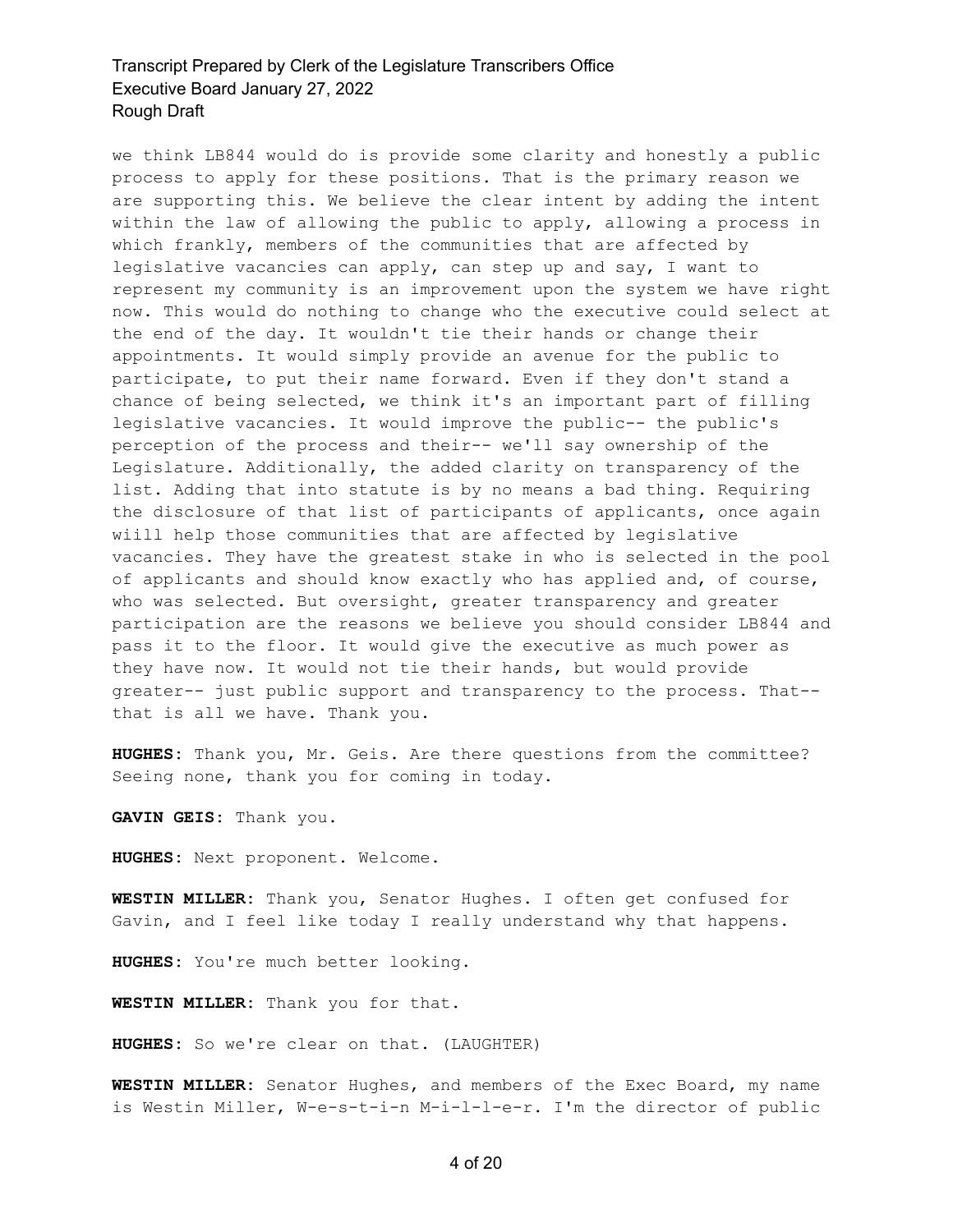policy with Civic Nebraska. I'm here in support of LB844. I'll just take a moment. I think we're very straightforward in our support for this bill. At every turn, we were looking for opportunities to promote trust in our civic institutions, and I think that one of the truly last remaining bipartisan desires is for politicians to be more transparent about the decisions that they make and why. I think this is a great example of how to do that in a process that can be sometimes quite secret. It doesn't actually affect the Governor's power. It just allows Nebraskans to be a little bit more informed about what's going on. Senator Slama, you make a great point that this often happens really well already and I think to that, I think it's good to just codify best practice so we don't have to rely on the good decisions of each administration. Let's just make it standard. So that makes it kind of a slam dunk for us, and I hope you will advance LB844.

**HUGHES:** Thank you, Mr. Miller. Are there any questions from the committee members? Seeing none, thank you for coming in today.

**WESTIN MILLER:** Thank you. Sorry again.

**HUGHES:** Next proponent.

**SHERI ST. CLAIR:** It's not as (INAUDIBLE) looking as it seems.

**HUGHES:** Welcome.

**SHERI ST. CLAIR:** Thank you, Senator Hughes. I am Sheri St. Clair, S-h-e-r-i, S-t, C-l-a-i-r. I'm here this afternoon on behalf of the League of Women Voters of Nebraska expressing our support for LB844. We support public availability of identification of people. The time frames that are provided in this legislation are also supportable. As you know, the League has long worked for the public's right to know in broad public participation in government, and we agree that adoption of LB844 will help ensure transparency in the process of filling vacancies in the Legislature and urge the Executive Board to advance LB844 for full floor debate.

**HUGHES:** Thank you, Ms. St. Clair. Are there any questions from the committee members? Seeing none, thank you for coming in today.

**SHERI ST. CLAIR:** Thank you.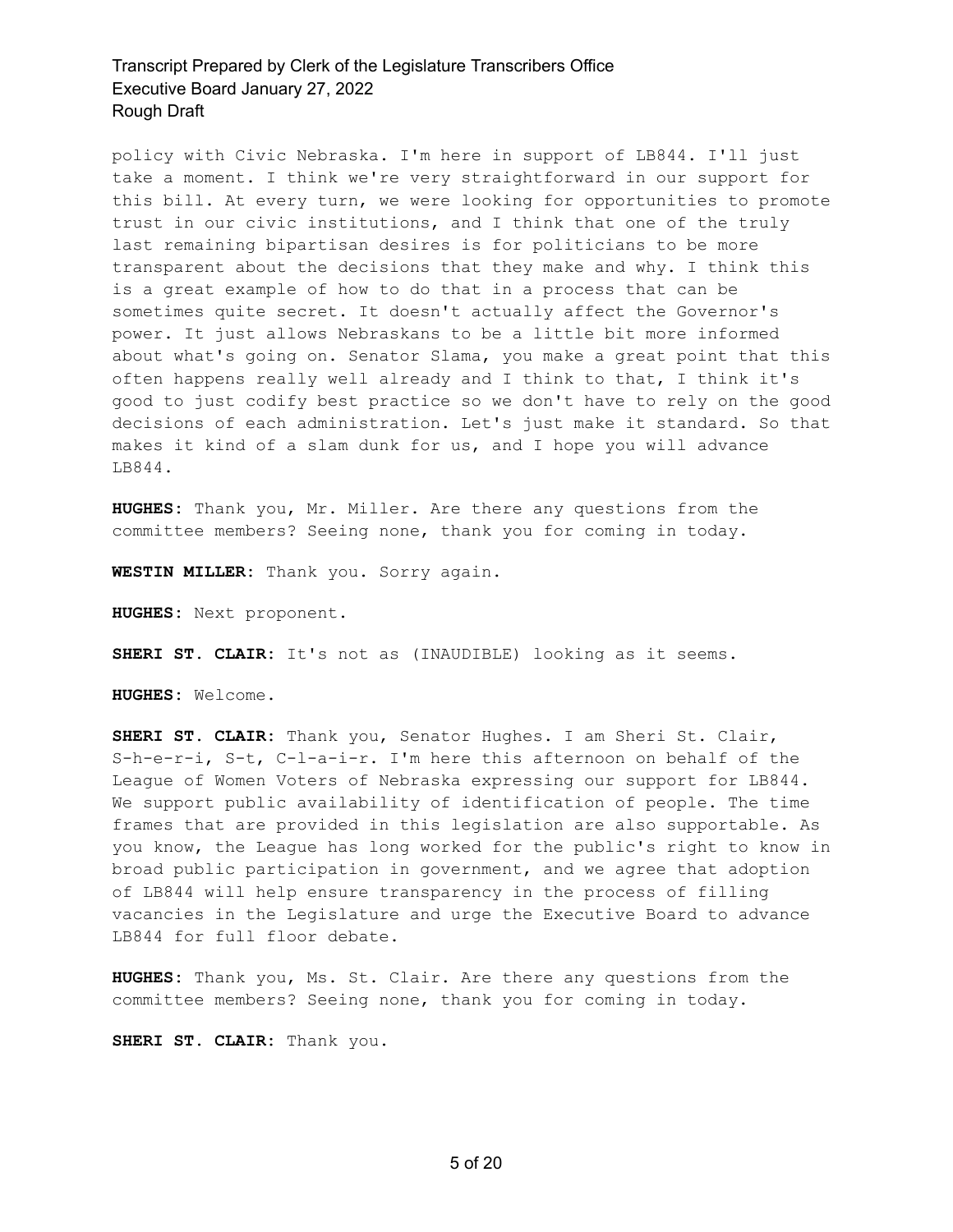**HUGHES:** Additional proponents. Any additional proponents? OK, we will move to opponents. Anyone wishing to oppose LB844? Seeing none, anyone wishing to offer neutral testimony on LB844? Welcome.

**NATHAN LEACH:** Thank you, Mr. Chairman, members of the Executive Board. My name is Nathan Leach, N-a-t-h-a-n L-e-a-c-h, and I am here speaking in a neutral capacity on LB844. My-- the reason I'm here in the committee hearing is actually to speak primarily on the next bill. But I wanted to share a little bit of my thoughts on this bill. I think that it is a step in the right direction, but to me, it raises a deeper question about the role that we want the Governor to play in filling the vacancies and particularly the question of why the Governor needs to play that role. When I was working in the Arizona State Legislature, I learned that in Arizona, the county commissioners appoint replacements in-- to the Legislature when a resignation occurs. And I think that perhaps in the state of Nebraska, we would benefit from a more localized or more nonpartisan way of filling vacancies in the Legislature. A couple of ideas that I had resonated about a little bit would be empowering the legislative caucuses to fill vacant-- vacancies within the Legislature. In that way, the vacancies are more likely to represent the political makeup of that caucus. Another option would be for the county commissioners that every legislative district that touches on a county, that the county commissioners would then be able to designate a replacement to that seat in the Legislature, which would be a lot better than the current situation where we, for example, let's say we have a Republican controlled Legislature and the Governor is a Democrat. There is a vacancy that occurs in my district in Kearney that Senator Lowe currently has. Would it be right if the very partisan Democratic Governor appointed a progressive candidate to represent LD37? I don't think it would. I think that would take away from the localized perspective of that legislative district. And of course, that same thing can happen in the reverse, where a-- a Democratic candidate from Omaha resigns and the Governor replaces them with someone who is very partisan in the opposite way of their legislative districts. So I know this bill doesn't address this subject, and that's why I'm speaking in a neutral capacity. But I think it does raise a really fundamental question about the role of the Legislature and why the Governor needs to play that role in appointing replacements. So with that, I thank you for your time and thank you for allowing me to ruminate a little bit on this subject, closely related, but not quite connected to the underlying bill.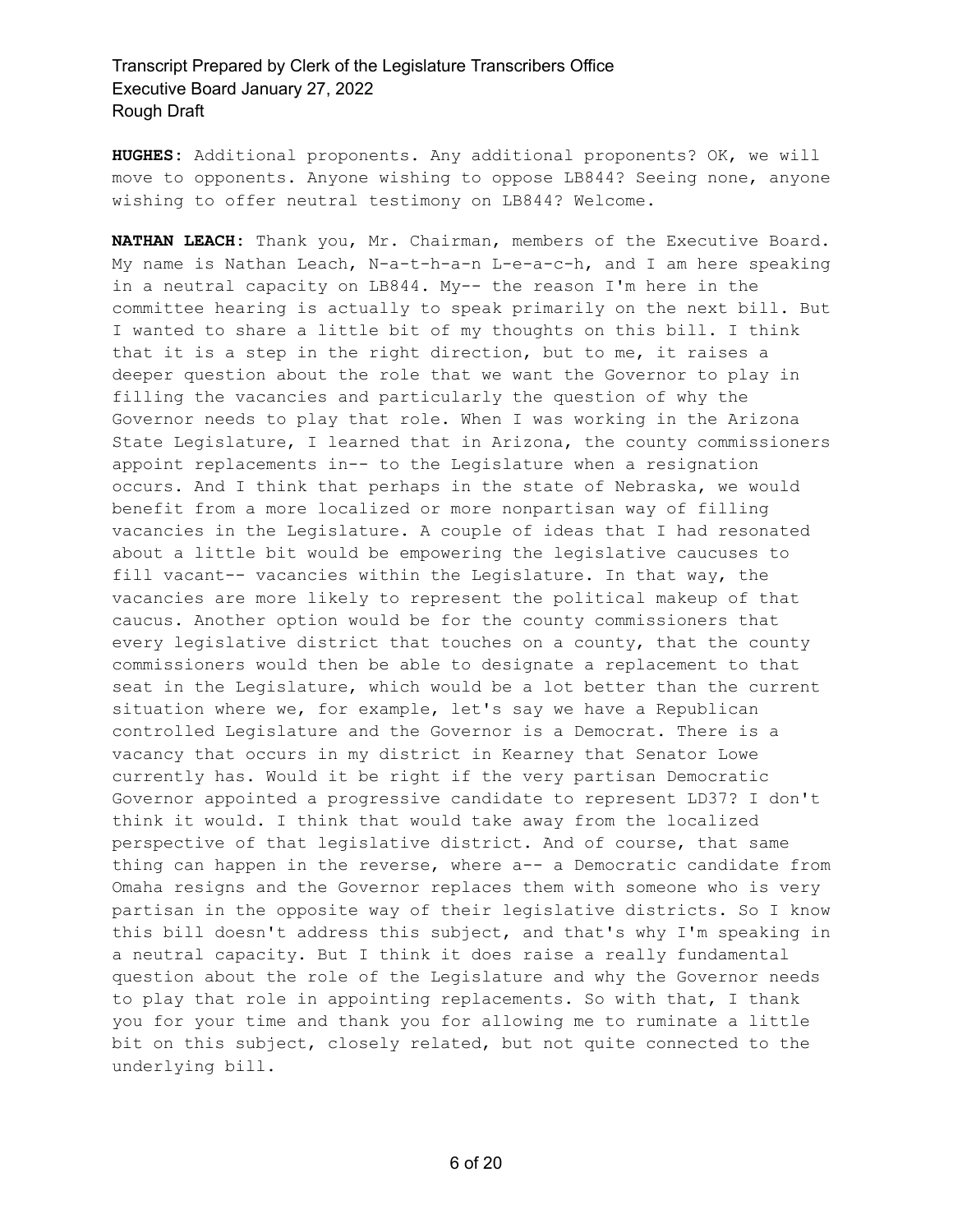**HUGHES:** Thank you, Mr. Leach. Are there any questions from the committee members? Seeing none, thank you for coming in today. Any additional neutral testimony? Seeing none. Senator McCollister, you're welcome to close. While Senator McCollister is coming up, we do have position comments for the hearing record. We have two proponents submitting comments for LB844. Senator McCollister.

**McCOLLISTER:** Thank you, Mr. Chairman, and members of the committee. I will poll members of the committee and see if there's any appetite for moving this bill forward and if so, we'll-- we'll take the next step after that occurs.

**HUGHES:** OK. Any questions for Senator McCollister? Seeing none, that will close our hearing on LB844 and we'll move on to LR269CA. Senator Hunt, welcome to the Executive Board.

**HUNT:** Thanks, everyone. Good afternoon. I'm state Senator Megan Hunt, M-e-g-a-n H-u-n-t, and I represent District 8 in midtown Omaha. LR269CA would place on the ballot a proposal to create a nonpartisan, independent, citizen-based redistricting commission. I'm eager to have this conversation now right on the heels of our Special Session where we did redistricting rather than, you know, 7, 8, 9, 10 years from now. It's good to do it now while the redistricting process is still fresh in our minds and in the people of Nebraska's minds. There's an appetite for this conversation in the public, and I think it's better we have it now than in 9 or 10 years when all of us will be gone, probably. Late last year we convened for a Special Session to complete our redistricting duties. This is something the Legislature is tasked with doing every 10 years following the U.S. Census. The census provides us with fresh population data, and the redistricting process is how we redraw the boundaries of our election districts to reflect population shifts and try to keep them roughly equal for voters. It's a highly consequential process because it determines who can vote and who represents us in the next decade. In Nebraska, our constitution was written to delegate all the responsibility for this process to the Legislature. This probably seemed like a good idea at the time when politics and state government operated much differently and didn't have the modern tools that we now have at our disposal. But for decades now, Nebraska's redistricting process has been tainted by partisan interests. That's because there's something fundamentally undemocratic about having elected officials draw their own district boundaries. Even in the Unicameral, we run and we operate on a nonpartisan basis, but we all have ties to parties in some capacity. We get support from certain people and interest groups, and we each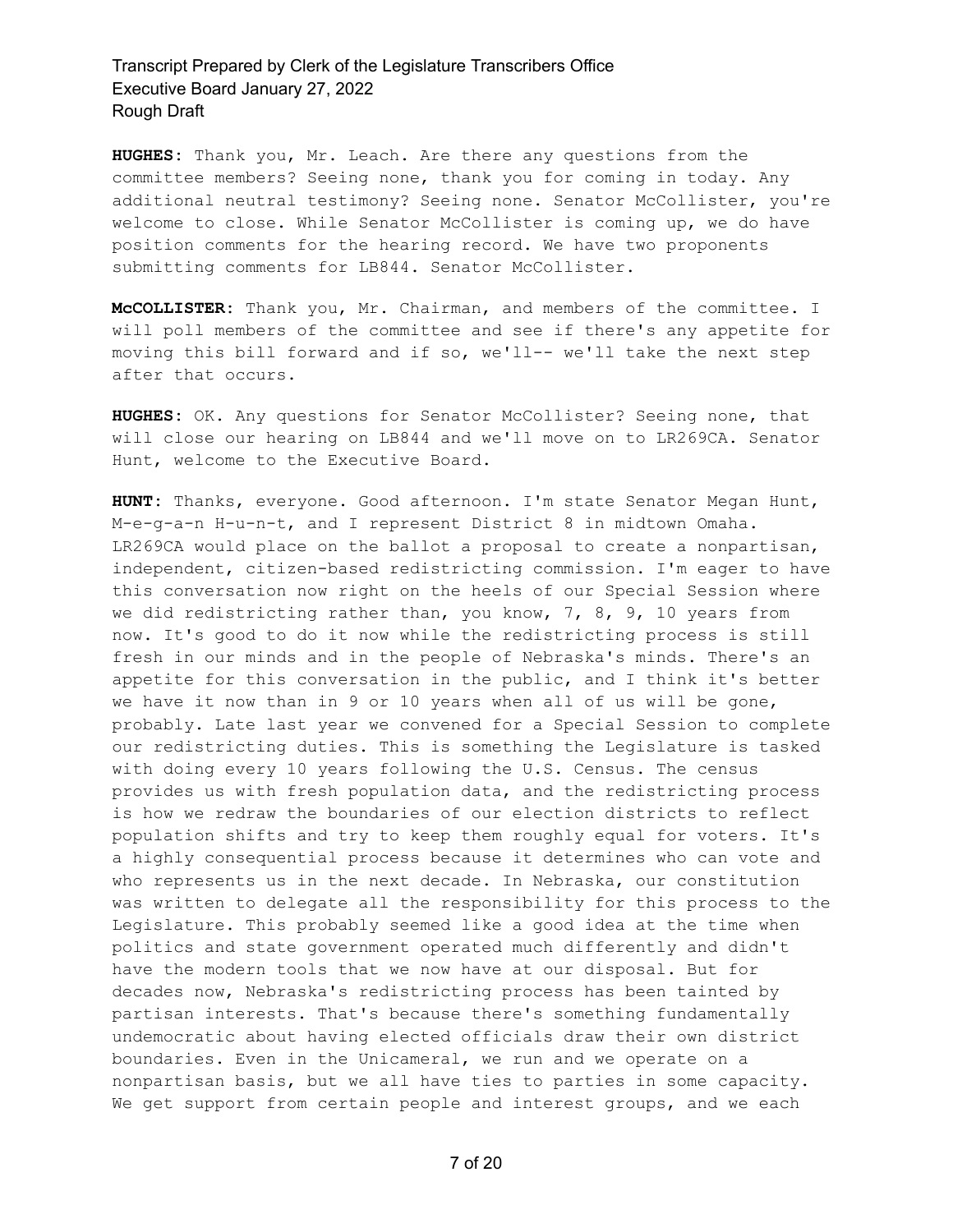have a vested interest in seeing redistricting go a certain way because our jobs and our votes on our bills depend on it. With LR269CA, the Legislature would resolve to put a constitutional amendment on the ballot for voters to decide if Nebraska should put some checks and balances in place around our redistricting process by creating an independent redistricting commission. The language I have here is modeled from the initiative petition that circulated in 2020. It failed to gather enough signatures due to the pandemic that year, but it's really just a starting point for this discussion, and I'm very open to changing the particulars of it. This constitutional amendment, if approved by the Legislature and the voters, would establish a politically balanced nine member independent commission to redraw district lines. It would prohibit anyone who has been a lobbyist, elected official, party leader or candidate in the past five years and their family members from serving on the commission. Members of the Legislature would screen commission members, and the commission would recommend a plan for district boundaries to the Legislature for approval. This way, the Legislature would still play an oversight role in the process, but there would be a citizen arm of checks and balances to make the process more fair and transparent. 18 states have some form of independent redistricting commission. Five of them have advisory commissions that assist the Legislature with drawing maps, 10 have a primary commission for drawing maps and three have a backup commission to decide what the maps will be if the Legislature doesn't come to agreement. Bills like this or, you know, resolutions like this to reform redistricting and make it more democratic have been brought by Nebraska senators every session for years now. They've differed in their approaches, but they've all had an eye toward making this process more balanced and transparent. Most notably our now Treasurer, former Senator John Murante, worked on this for years and passed his bill to do this in 2016, and it was vetoed by the Governor. Murante chose not to override the veto because Governor Ricketts said that the LB improperly delegated redistricting authority because the Legislature is constitutionally required to draw district lines. My bill addresses that concern by bringing a constitutional amendment to the people. If they vote in favor of it, it will change our constitution to allow them to do this. At the time, Governor Ricketts also said that he had a concern with an unelected advisory committee having map-drawing responsibility. In my bill, I address that concern by having a check of having the Legislature Screening Committee screen and appoint members to the redistricting committee. There's also parameters around who can be in the pool, so it's not just anybody who's going to get selected, and no one who has a blatant conflict of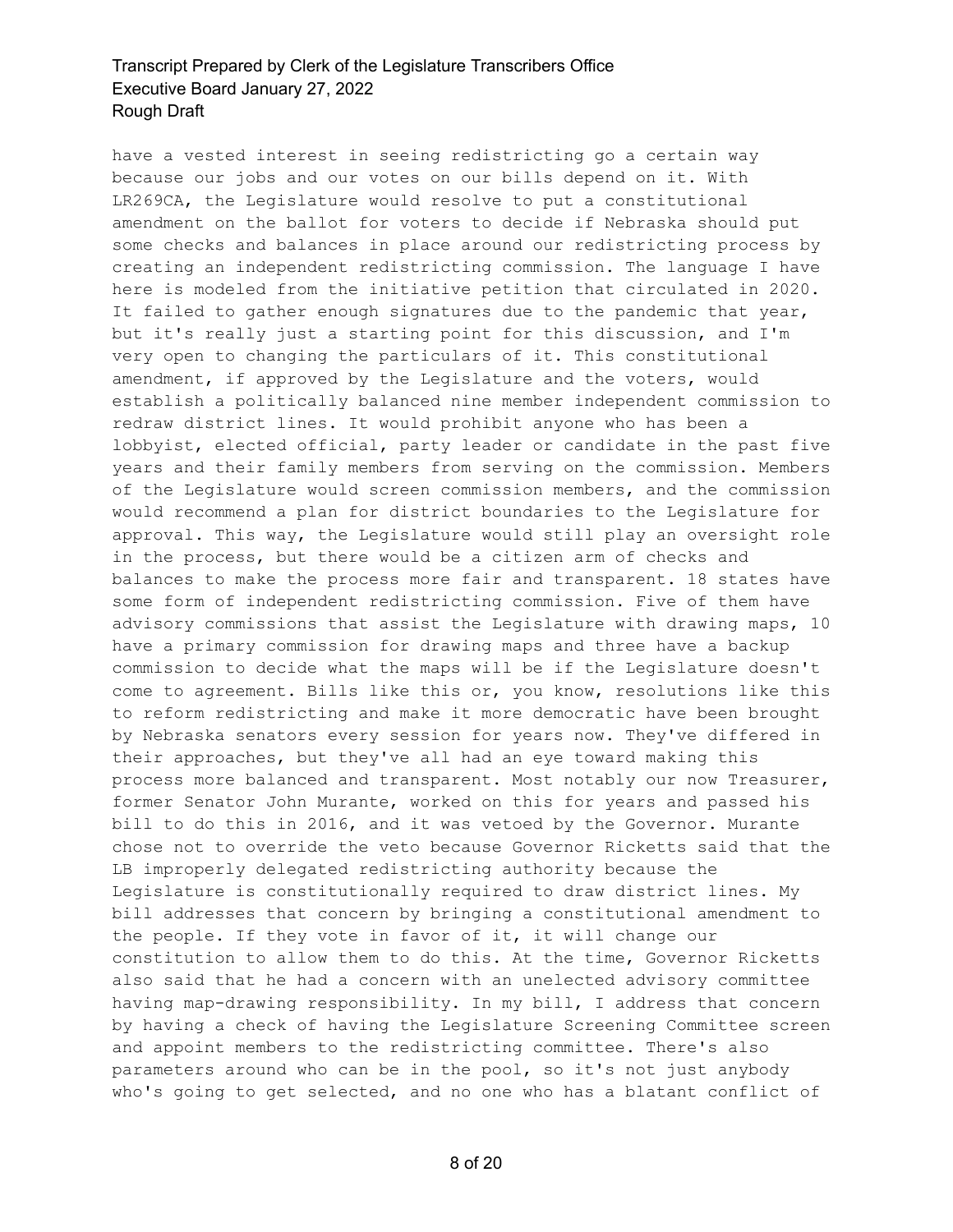interest is going to be eligible to serve. I would also say just in principle, elected officials should not be drawing their own maps. It's just a belief that I have and a lot of Nebraskans share that belief, and I think it'd be a good idea to let this go to the ballot and see what they decide. In this past redistricting cycle, we heard from Nebraskans about their frustrations with how everything-- well, some things felt obscured from public view. Many meetings were closed to the public, not streamed or televised or scheduled at the last minute during a pandemic. The software that we use took so much bandwidth that we only had it on two compare-- two computers in the building for 49 senators, plus each of their multiple staff members and the public to use. And it was very slow. The mapping process itself on the computers was extremely tedious and time consuming and difficult to understand, and I have to give a huge shout out to the Legislative Research Office and their staff who carried this process on their backs and helped us all with it so much and made it possible for us to draw our maps. They did an amazing job. So I'll grant that some of the murkiness around this process was just due to us trying to figure out the process that we haven't gone before-- gone through before as we went. There's a couple of people in the body who've done redistricting before, but it-- because of our 8-year term limit, like that's really not typical for people to have done it twice. But to me, that's not really an excuse because we have the capacity to do it better. All of these factors can-- culminated in a redistricting process in 2020 that the public felt left in the dark about to hear them tell it. And all of this underscores the need for us to delegate some redistricting power into the hands of an independent body that will be unmotivated by party affiliation or special interests. As many people say, when it comes to redistricting, voters are supposed to pick their representatives, not the other way around. With our current system, the Legislature is picking its voters. And it's not just bad government for legislative districts. By letting the Legislature control the boundaries of all election districts, including those for Congress, there's always going to be ample opportunity for bribery, for quid pro quos or underhanded influencing of district boundaries in order to score points with future congresspeople or candidates, or just to set yourself up for a good run in a future office. Or maybe the Legislature doesn't really like a candidate or an officeholder, and they want to make their chances of election or reelection more difficult. The system is just ripe for abuse, and while we want to give the appearance that this is all done fairly and without any abuse and it's done in the light of day, each of us in the room knows that that's not really the case and Nebraskans know that too. So as much as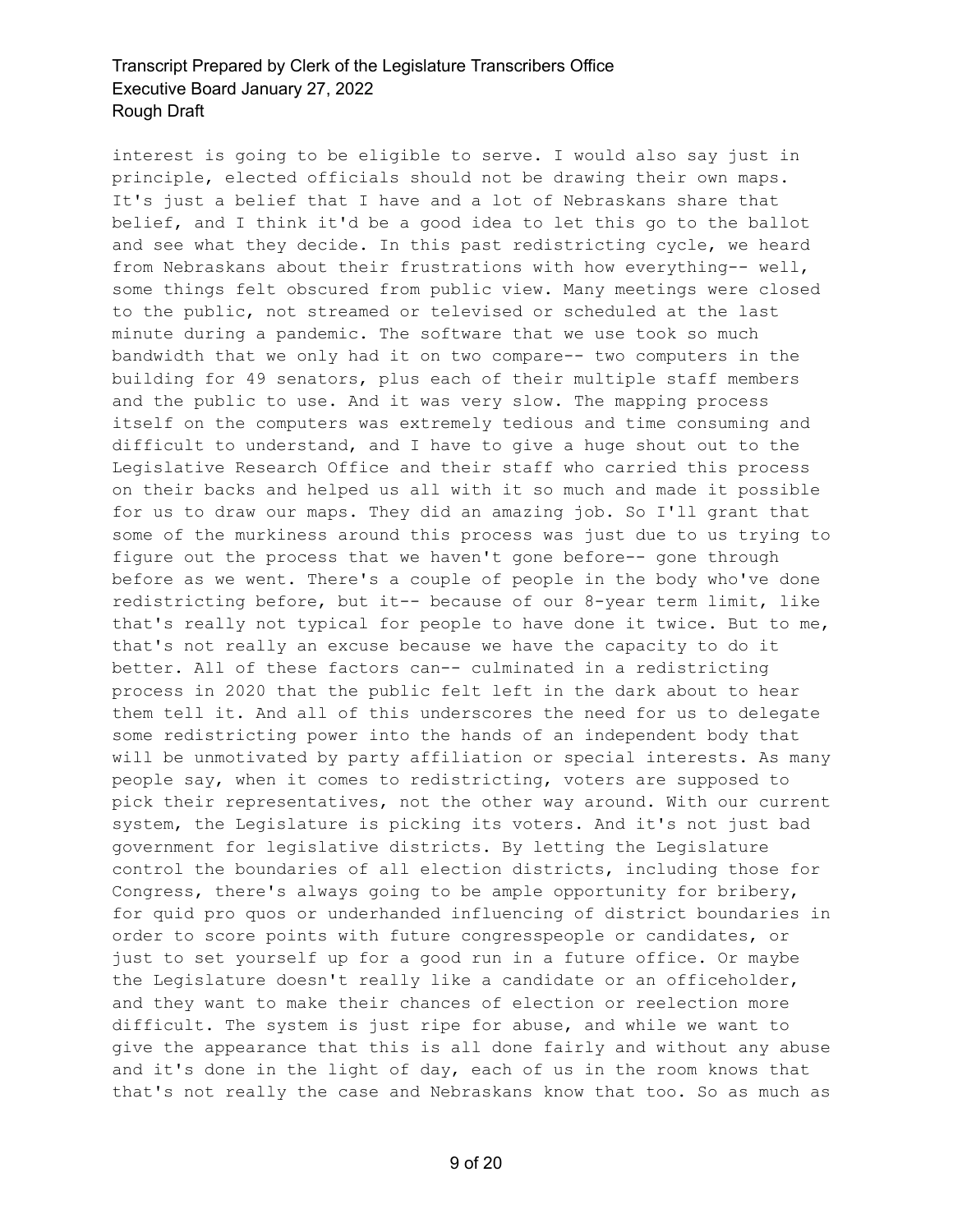we try to do the right thing, there's always going to be that pressure and incentive for some of us to make decisions that are beneficial for us and not really what's right for Nebraskans. So it's for that reason that I think Nebraskans should have the opportunity to choose if they would like us to have an independent redistricting commission that we select that then gives maps to us for approval. I think that we owe it to Nebraskans to place a significant part of the process in their hands and make sure that we can do it in an independent and impartial way. Thank you.

**HUGHES:** Thank you, Senator Hunt. Are there questions from the committee? Senator Slama.

**SLAMA:** Thank you, Mr. Chairman, and thank you, Senator Hunt, for being here. This isn't my critique or favorability endorsement on my part at all to LR269CA, but did you consider the single subject rule when you drafted this? Was that a consideration?

**HUNT:** It's always a consideration. I think that based on other CAs that we've seen come up, this fits the single subject rule. So yeah, I thought about it and I think that this draft is fine.

**SLAMA:** OK. Well, since it's 4-pages long and I think just broadly counting, I could count probably 12 separate subjects. I'd be happy to work with you if you wanted, like this is something I'm open to working on. I just want to make sure that if it does proceed, it doesn't get struck down by the courts as we've seen before.

**HUNT:** Thanks. I feel the same way.

**HUGHES:** Any additional questions? Seeing none, you'll stay for closing?

**HUNT:** Yeah, thank you so much.

**HUGHES:** Very good. We will now open up testimony on LR269CA, so proponents, and I remind if you wish to testify, please come populate the front rows. Welcome.

**KRISTIE PSADE:** Thank you. My name is Kristie Psade, K-r-i-s-t-i-e P-s-a-d-e. I'm a mathematician and I've been studying redistricting for the last three years. I am speaking in support of LR269CA because I think having persons who represent the entire state on an independent commission has a better chance of preventing problems that we saw with this last redistricting cycle where legislators who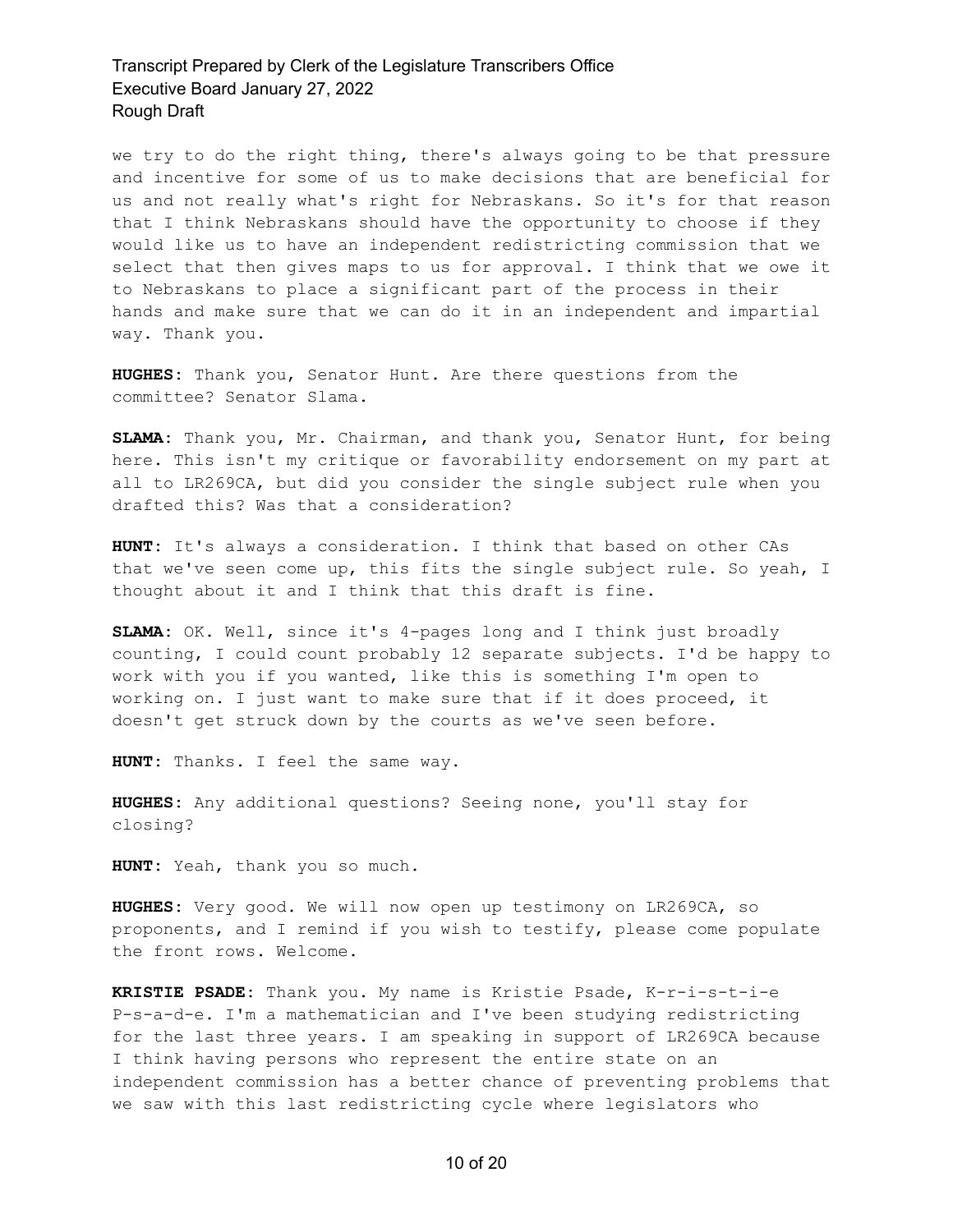represent their districts make decisions. So I'd like to point out deep concerns that I have about the previous redistricting process. The adopted 2021 legislative maps are now apportioned, so the rural districts, by and large, have populations under the ideal population of about 40,000. Rather, the urban districts are above, and that gives more representational power to the rural districts. I pointed this out at the September 16 hearing in Omaha when I shared a map, a color-coded map and a graph to show Senator Linehan and Senator Wayne's legislative maps. What you see on these maps is that the blue districts are underpopulated and the red are overpopulated. And so you will see that Senator Linehan's map has largely the rural districts being blue and urban, red, whereas the Wayne map shows a randomness. The adopted map on the bottom left also shows this trend of under-populating rural districts. The graph at the bottom right. I won't go into the details, but each of those lines go with one of the three maps, and each of those lines has what's called an R value. That's a correlation coefficient. It's a statistical term. So the larger the R value, which I've included with the titles of those maps, the larger the R value, the stronger the relationship is between the deviations and the urban ruralness. So the smaller one-- the smallest one is for Senator Wayne's map, and that means there's-- it's more random how those deviations were assigned. I have additional concerns that when measuring compactness, which is in the Nebraska Constitution, the Legislature chose maps that were less compact than others that were proposed. In addition, the congressional district to the communities of interest, which here I consider to be an urban population, were not respected and that is part of LR134 to preserve communities of interest because a very, very rural district was paired with two urban districts when there were other very-- more sort of obvious pairings to honor that-- the urban population.

**HUGHES:** Thank you, Ms. Fadi?

**KRISTIE PSADE:** Fadi.

**HUGHES:** Very good. Any questions from the committee? Senator Lathrop.

**LATHROP:** Maybe just a comment. I know I remember that you were in the Omaha hearing. I just appreciate that out of our-- out of the public comes somebody with an interest in the topic and who spent some time on it. And-- and we appreciate your input.

**KRISTIE PSADE:** Thank you.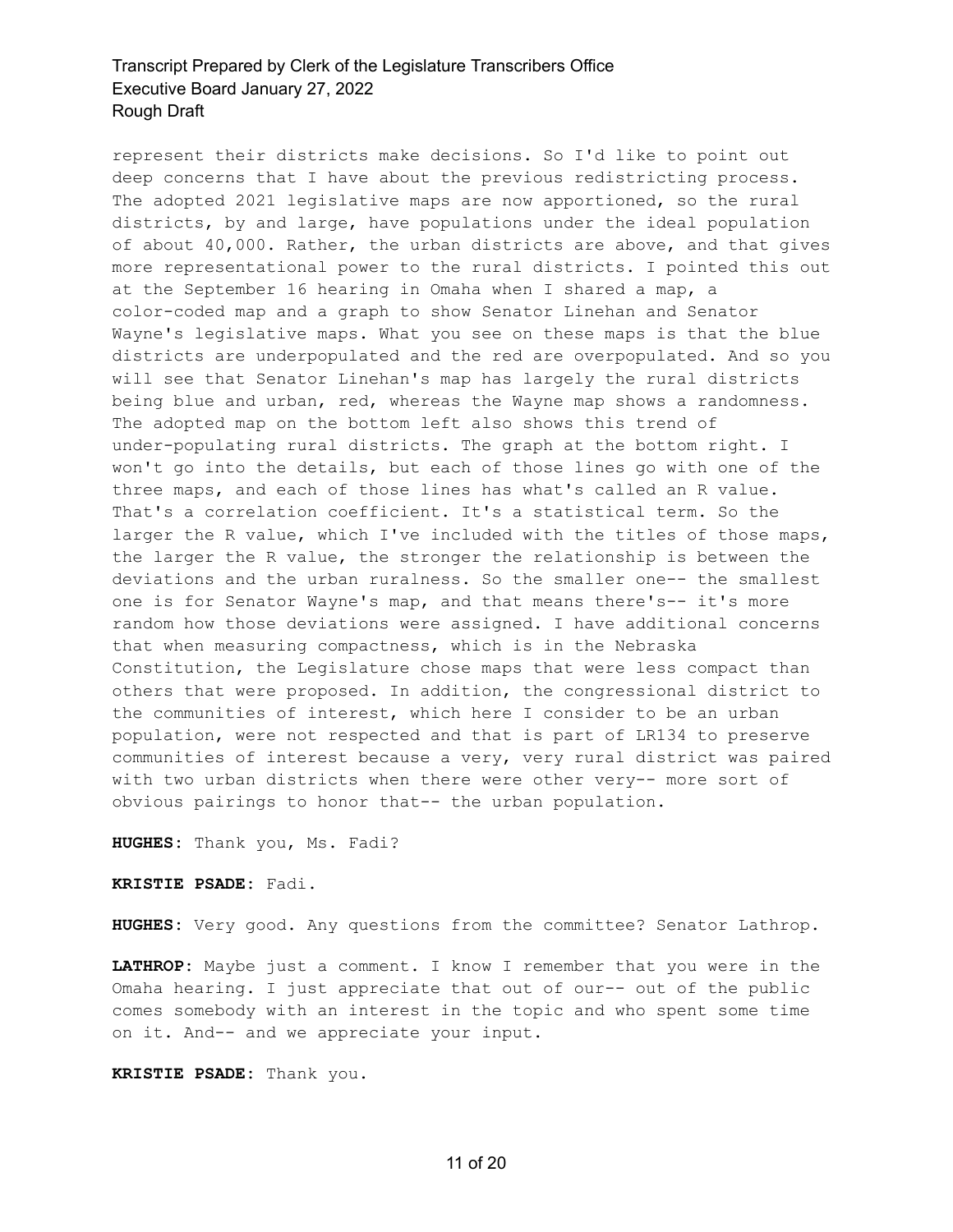**LATHROP:** Then and now, yeah.

**KRISTIE PSADE:** Thank you.

**HUGHES:** Any additional questions from committee members? Seeing none, thank you for coming in today. Next proponent to LR29 or 20--- LR269. Welcome.

**SHERI ST. CLAIR:** Thank you. I am Sheri St. Clair, S-h-e-r-i-, S-t, C-l-a-i-r, speaking here on behalf of the League of Women Voters of Nebraska in our support for LR269CA. The League has long believed and supported that the responsibility for redistricting preferably should be vested in an independent special commission or independent redistricting commission IRCs. They are increasingly common. In 2018, voters in Colorado, Michigan, Missouri and Utah approved ballot measures creating IRCs. States such as Arizona, Colorado and Iowa already have commissions that remove politicians from directly drawing lines and making direct-- drawing the lines that require consensus. Although the structure of IRCs varies from state to state, they are meant to make the redistricting process more transparent and impartial by establishing standards for who can serve on the commission and the criteria that must be followed in drawing district maps. A key component is that political insiders are prohibited from participation, eliminating the clear conflict of interest that exists from elected officials or those close to them draw districts. Partisanship and outcomes of future elections were not far from the minds of Legislatures during last year's redistricting in Nebraska. The question of drawing maps for partisan gain or incumbent protection was raised many times during public hearings by testifiers and committee members. Protecting incumbents seemed to be a greater concern to the state senators than equal voting power for every Nebraskan and the voices of the communities they're supposed to represent. Recall-- that a January 2021 poll by the ACLU found that 93 percent of Nebraskans agreed that redistricting should be driven by census data, not by deals that benefit a party. Nebraskans are willing to participate in this process. I contacted the aide to the redistricting committee once this was all said and done, and he reported that approximately 900 letters have been received during the Special Session, but they had not had time to sort the letters into proponents, opponents and neutral categories. Additional public testimony occurred at all three of the hearings throughout the state, and the numbers that I received from him are in your handout. Over 80 people, roughly, at each of the hearings, although I think the count might have been a bit higher than that. So the creation of an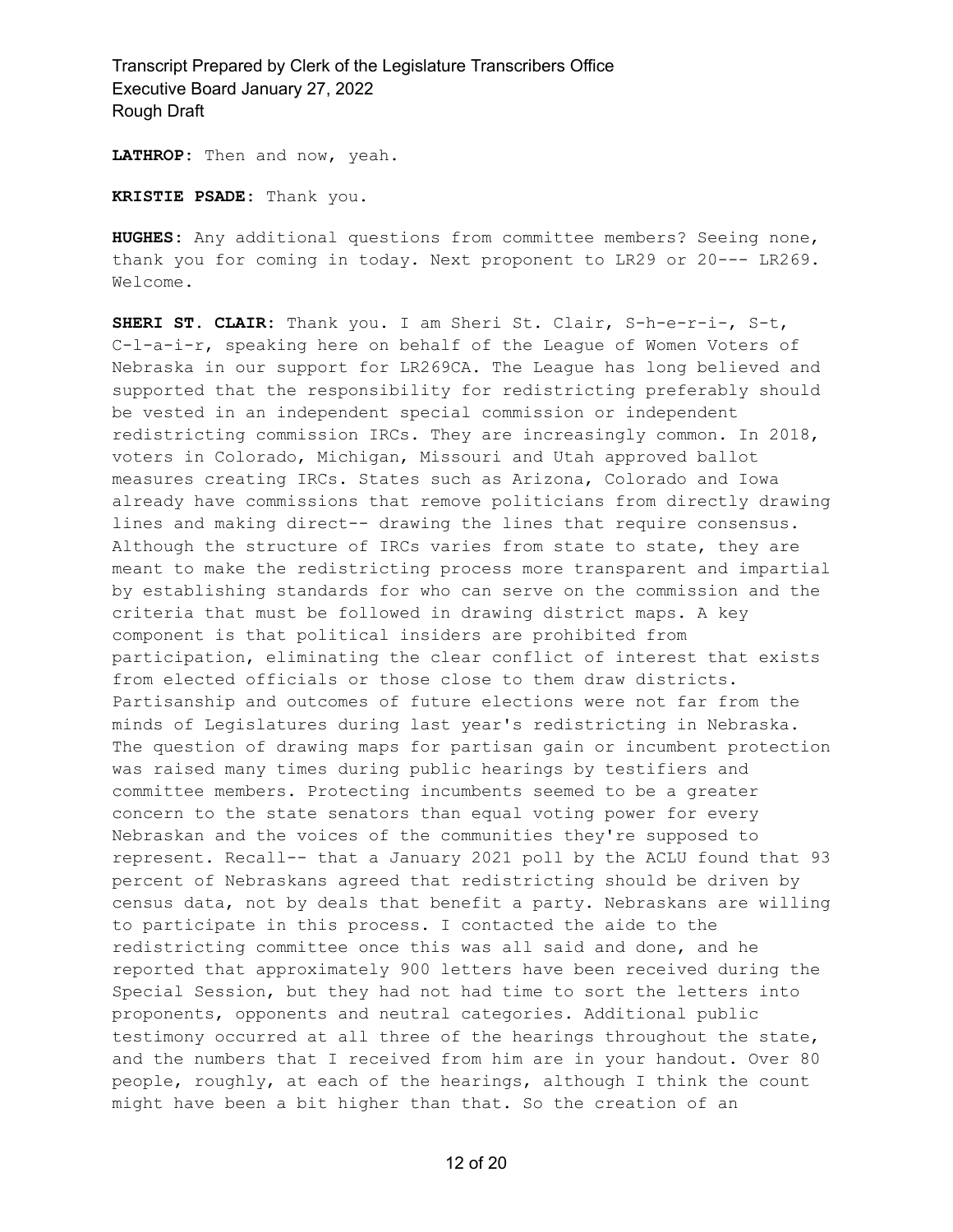independent commission and a citizen run process subject to final legislative approval will increase public confidence in the redistricting process, and we urge the Executive Board to advance LR269CA for full floor debate.

**HUGHES:** Thank you, Ms. St. Clair. Are there any questions from the committee? Seeing none, thank you for coming in today.

**SHERI ST. CLAIR:** Thank you.

**HUGHES:** Next, proponent. Welcome.

**WESTIN MILLER:** Thank you, Senator Hughes, members of the committee, my name is Westin Miller, W-e-s-t-i-n M-i-l-l-e-r. I'm the director of Public Policy with Civic Nebraska. I'm here in support of LR269CA. I do want to start by thanking Senator Hunt as she said for bringing this bill up now instead of nine years from now when we've all forgotten again how this works. I'm very candid with my team that this redistricting is my least favorite issue to work on, not because it's not very important, but because nobody knows what the heck is going on and that was half the stress the whole time, it seemed like. That being said, our support for this is very straightforward. I think that legislators drawing their own districts, deciding who is and isn't going to be able to vote for them is just fundamentally bad for public trust in this process. And I-- I just-- all I can do is say that this would be regardless of whether this last redistricting cycle was as great as possible or as terrible as possible, we still think this is a good move because legislators deciding who their voters are, it just doesn't pass the smell test for Nebraska voters. Nobody sleeps better at night knowing that your representatives choose you rather than you choosing your representatives. I think Senator Hunt has been very clear that an independent commission will not magically solve all of our problems, but I do think it's a really important step towards making this process at least slightly less partisan, at least slightly less toxic. The Legislature keeps approval power. I think that's very important for accountability, so it strikes a very important balance. And again, just an essential step for public trust. So that makes it an easy yes for us, and I hope you'll advance it to General File. Thank you.

**HUGHES:** Thank you, Mr. Miller. Are there any questions from committee members? Seeing none, thank you for coming in today. Next, proponent. Welcome back, Mr. Geis.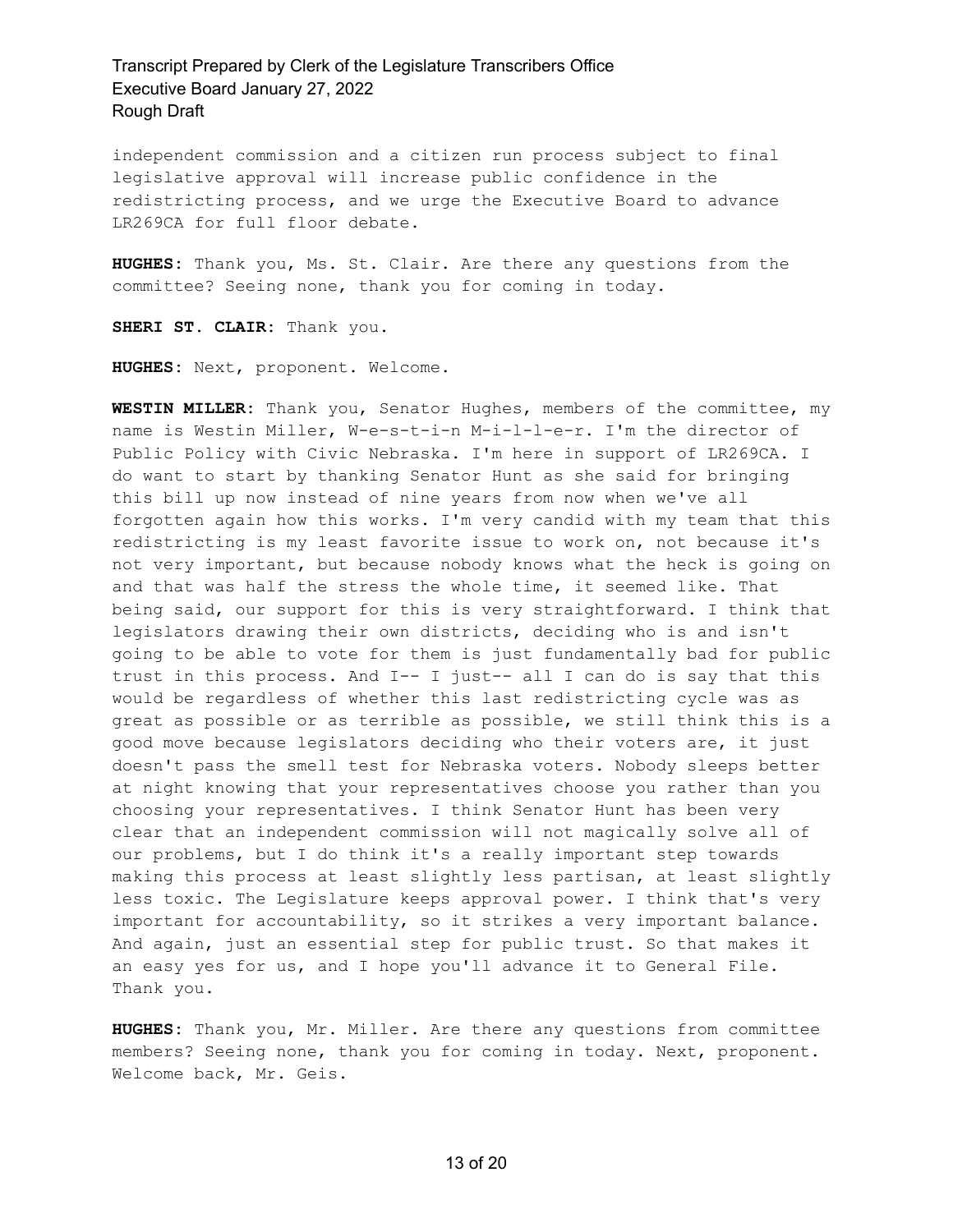**GAVIN GEIS:** Senator Hughes, members of the committee, my name is Gavin Geiss. That is spelled G-a-v-i-n G-e-i-s, and I'm the executive director of Common Cause. For the record, I do not believe Westin and I are greatly different in our personal appearance, (LAUGHTER) but I will-- I'll take that as a good jab and not personal.

**HUGHES:** Not personal.

**GAVIN GEIS:** Having said that, we are in support of LR269CA for many of the reasons already mentioned. But I will hit on what for me is personally the biggest reason to move towards an independent commission, to move away from the Legislature drawing maps, and that is precisely because legislators have such a great personal interest in the outcome of district lines. I do not blame any of you for having a personal interest in the outcome of district lines. It affects your elections. It affects the people you represent. I get it. And unfortunately, during debate, as others have mentioned, we heard multiple times this will affect reelection bids. The lines here are going to make it harder for Senator X, Y or Z to get reelected. We do not believe that should be a part of the redistricting process. Considerations of reelections, of elections, of how you'll stay in power and maintain your seat are not part of the process. It should be focused solely on the communities that are represented, on the people that live there, not on whether or not your reelection is going to be more difficult because of how district-- district boundaries are drawn. So from our perspective, LR269CA is a step in the right direction for Nebraska. There are areas, I would recommend greater transparency, greater public engagement from an ideal bill, but when it comes to the baseline of who is drawing these maps and the personal stake they have in the outcome of these maps, I think it's important that legislators not be the sole R bearers of the district boundaries that the public has far more interest in having it run by those who aren't elected in those districts and those who don't have as much of a personal stake in the outcome of max-- maps. Thank you. I appreciate the time and happy to answer questions, but thank you all.

**HUGHES:** Thank you, Mr. Geis. Are there questions? Senator Hilgers.

**HILGERS:** Thank you, Mr. Chairman. Mr. Geis, it's always good to see you. What is the-- in the CA, what is the-- what sort of level of discretion the Legislature have to approve or modify the proposal from the commission?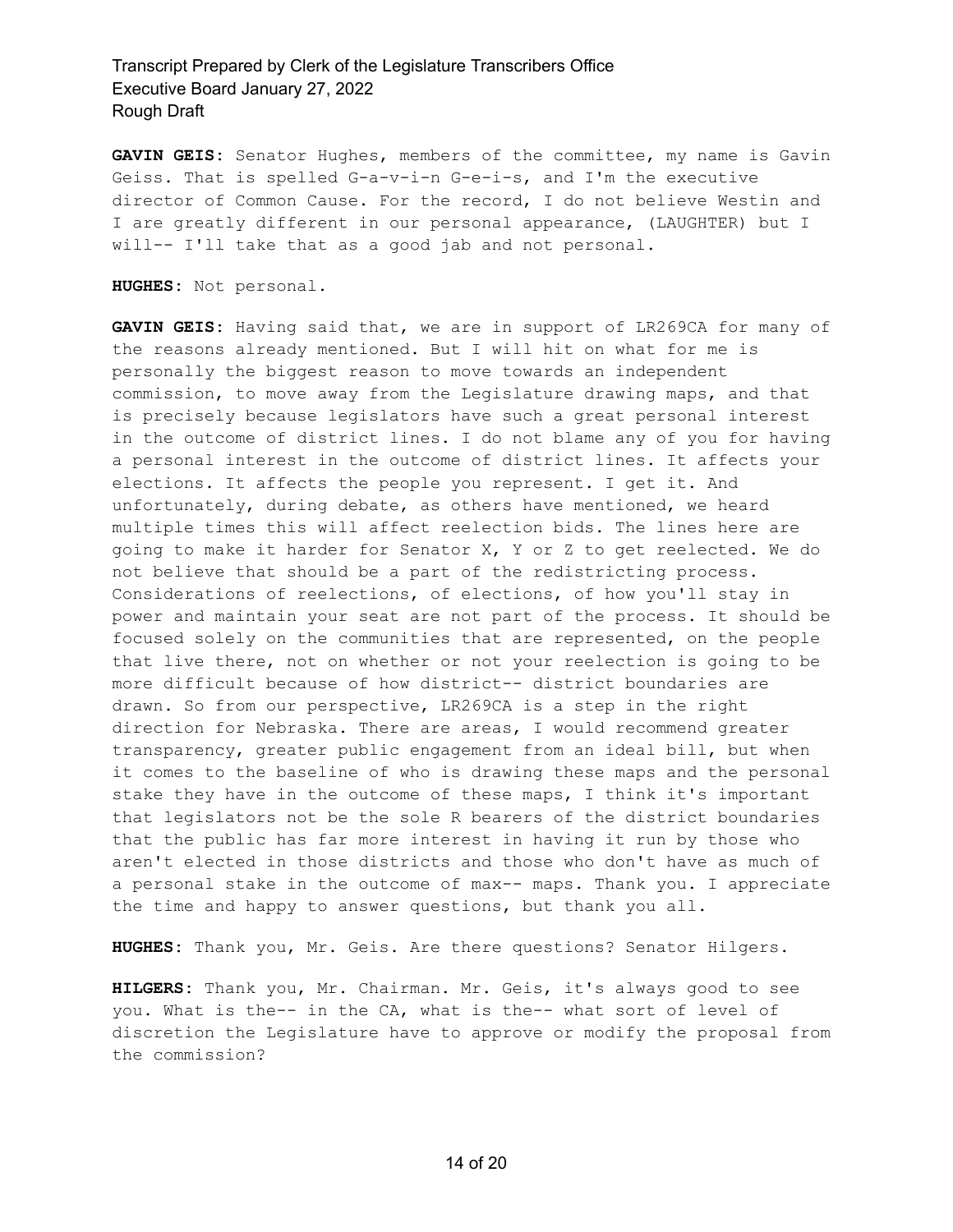**GAVIN GEIS:** As I remember it from the CA, they are allowed to accept or reject maps, but not to edit them directly. Is that-- am I correct or am I off in my assessment?

**HILGERS:** The reason I asked the question is I didn't have it in front of me. So if they accept and reject, but don't modify, if there is the-- I understand the principle that's being put forward by proponents, but there's another principle and I just want to get you to react to this, which is, the Legislature is at least politically accountable to somebody. They can be reelected, they can be kicked out of office, and at least there is some accountability. And I meant to ask Mr. Miller when he was back in the chair because he said there's accountability. But if all the Legislature can do is either approve or reject, but not modify, how does that allow for accountability through elected officials?

**GAVIN GEIS:** It is a good question right. There-- I will agree there is some degree of accountability in how these elections affect the outcomes of maps. What I would counter with is, if you're in charge of drawing your own district, if you get to select who the voters are in your district, in the worst case scenario, right, how can we then accept that those voters in that district are going to be able to affect the outcome of elections in a way that are meaningful? If you are overseeing the drawing of the maps, can we then accept the outcomes of those elections as being true to what the voters want in those areas? So there is a chicken and egg here maybe, you would say in terms of what comes first, but.

**HILGERS:** Well, I would say-- I would say we already have the chicken don't we because we've been doing this for decades and I-- and I, even though I understand, I'm certainly would not be-- I would not be standing and arguing and saying it's a perfect process by-- by any means. But at the same time, it does seem that elections have been accepted, at least on the basis of how the districts have been drawn over the last several decades. So I don't know if it's chicken and egg because I think we've already been doing elections under the system. Let me ask you a different question.

#### **GAVIN GEIS:** Right.

**HILGERS:** I understand the point of proponents of this saying we don't want elected officials drawing their districts and from a certain point of view, I understand that point as far as it goes. On the other hand, doesn't there seem to be another principle, which is the elected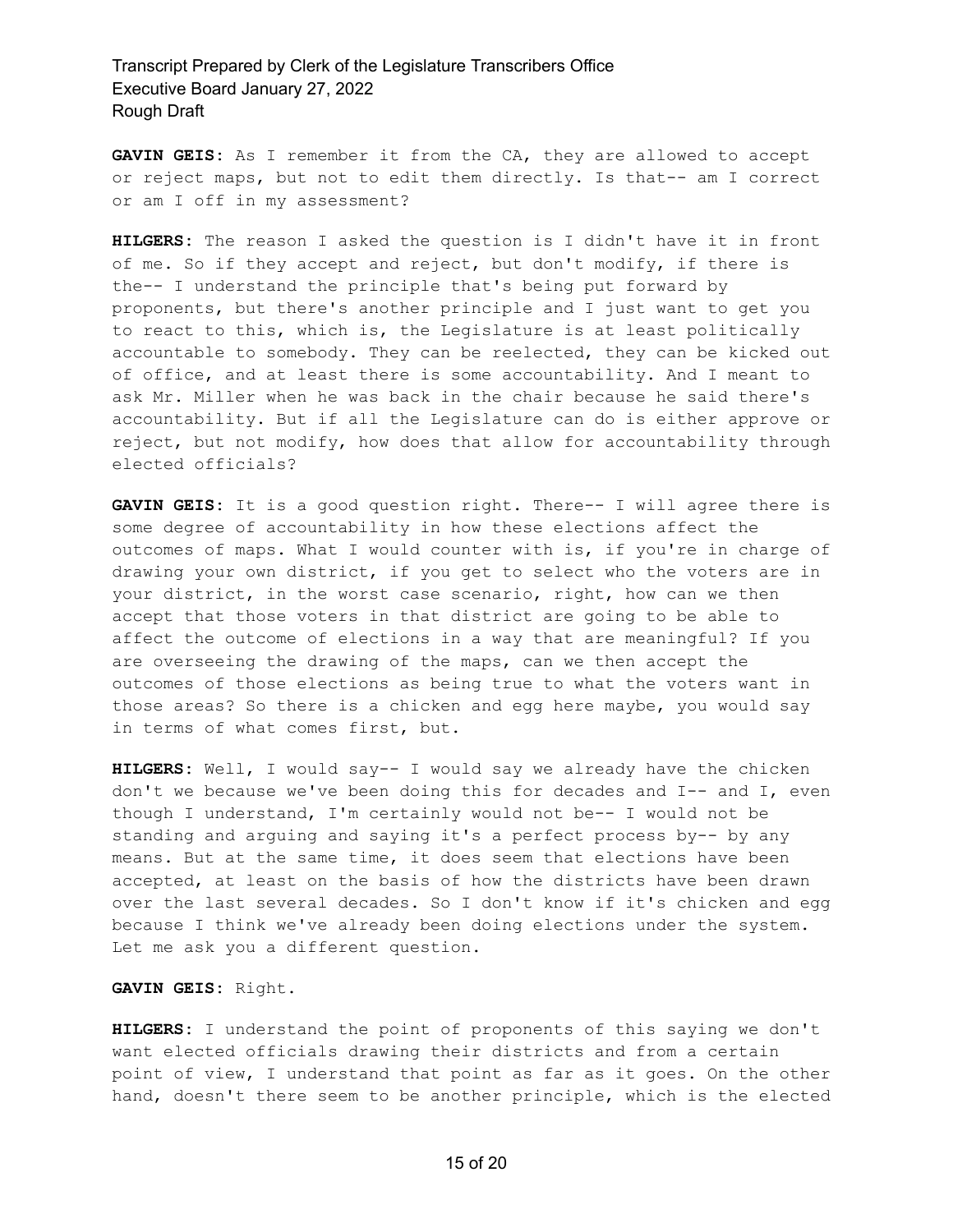officials know their districts in the community of interest better than maybe some people do? Would you stipulate-- would you stipulate to that?

**GAVIN GEIS:** I would agree that, yes, they do know the people.

**HILGERS:** Some people certainly. So one thing that I observed during redistricting is that this applied to senators as well as members of the public. It's really fine to me. I knew my District-- District 21 very well, but there are a lot of districts in other parts of the state that I didn't know. I didn't know the different school districts, I didn't know the different neighborhoods as well as the senators that were there. And so if you only have nine members of the public, isn't it-- it is necessarily true that those members-- you will have people who have no connection to the districts in which they don't live drawing the districts. It isn't there at least a negative potential consequence from that that we should at least grapple with?

**GAVIN GEIS:** I think we should grapple with it. I completely agree with that. To that point, and in saying there were things I would add to the bill, I do think there is more reason-- there is reason to have more public hearings if we go down this route. I think there should be a first round of public hearings where this-- where this committee- commission would collect data on these communities, would go and have before maps are drawn, have conversations with those communities to see where should the boundaries be and then go back once maps are drawn. Right, and review that. So yes, there is something to grapple with here, undoubtedly.

**HILGERS:** That's fair. I guess my last and I-- that type of community input, I think is important. I would just-- my last comment and I'll go back to the chair. It's just, I think-- I certainly speak for myself, and I would wager to guess most, if not all, the members of the Legislature that we would have preferred to have more time last year and not have done it in the Special Session. So having that, because having that kind of input and the opportunity to really consider, think through these issues, I think is important. So thank you, Mr. Geis.

**GAVIN GEIS:** Thank you.

**HUGHES:** Any additional questions from committee members? Seeing none, thank you, Mr. Geis, for coming in.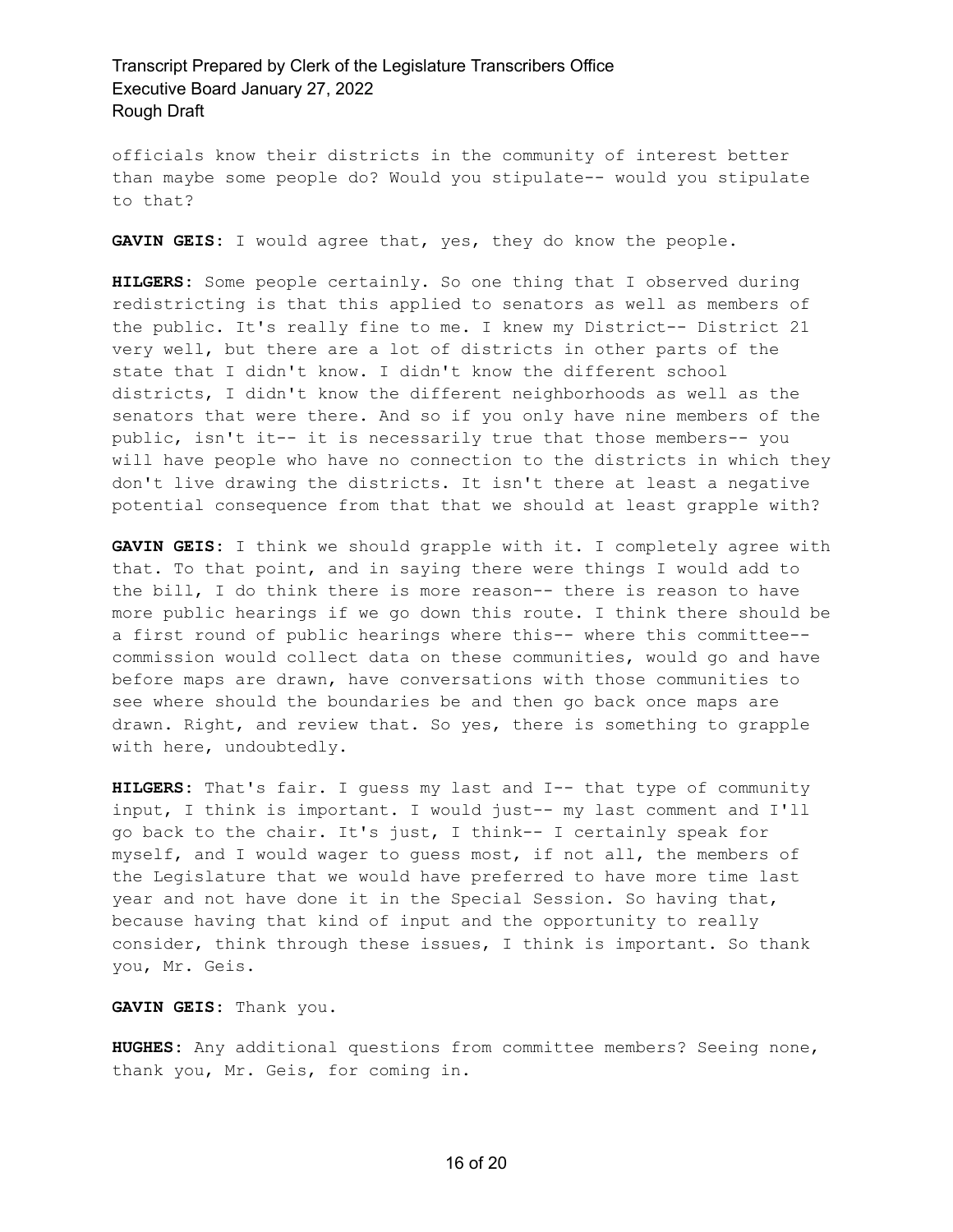**GAVIN GEIS:** Yeah.

**HUGHES:** Next proponent.

**DANIELLE CONRAD:** Hello, good afternoon.

**HUGHES:** Welcome, Senator.

**DANIELLE CONRAD:** Hi, it's Danielle Conrad, D-a-n-i-e-l-l-e, Conrad, C-o-n-r-a-d. I'm here to say on behalf of the ACLU of Nebraska. Unlike Senator Hunt, I do waste my lipstick on my mask daily, so hopefully it's not too smeared at this point in time. Somebody would help a sister out, hopefully, if that's the case. Just give me a look. Oh, oh, I got one sincere response. I waste my time. OK. All right. So that the hallmarks of sound redistricting are that they center voters, not politicians. That it's data driven, that it's transparent, that it's participatory, that it's nonpartisan, and that it protects the rights of minority voters. Those are kind of the big top lines that we all need to stay focused on to ensure sound redistricting. I think that we have some very painful experiences, particularly in the post-term limits era in Nebraska, where now we've gone through two rounds of redistricting and they've been incredibly fractious. Now perhaps we've been able to avoid the very worst abuses in redistricting, which is saying something, but I don't think we're meeting best practices and I don't think that it's a sound process moving forward. So in light of that experience and in light of our unique political history in Nebraska and proud cultural and political traditions to adhere to nonpartisanship and put policy above politics, I think that this constitutional amendment belongs before voters so that we can continue the conversation and let the second house weigh in and help us achieve better practices in our redistricting moving forward. I did want to just note a couple of things quickly for the record, in response to questions from Senator Hilgers related to accountability. I don't think you lose anything from an accountability perspective. The Legislature appoints the commissioners, right? There's accountability there. The Legislature says yay or nay on the maps that come before them. There's accountability there. I think when it goes to, well, what if citizens don't have a connection to other districts, you know, how do they really sort through those complex situations? Well, I'd venture to say that the folks sitting on the redistricting committee don't necessarily have the same kind of bird's eye view to other people's districts as they do to their own, and senators can participate in the process. You saw a lot of senators organize their communities, come in and testify at the public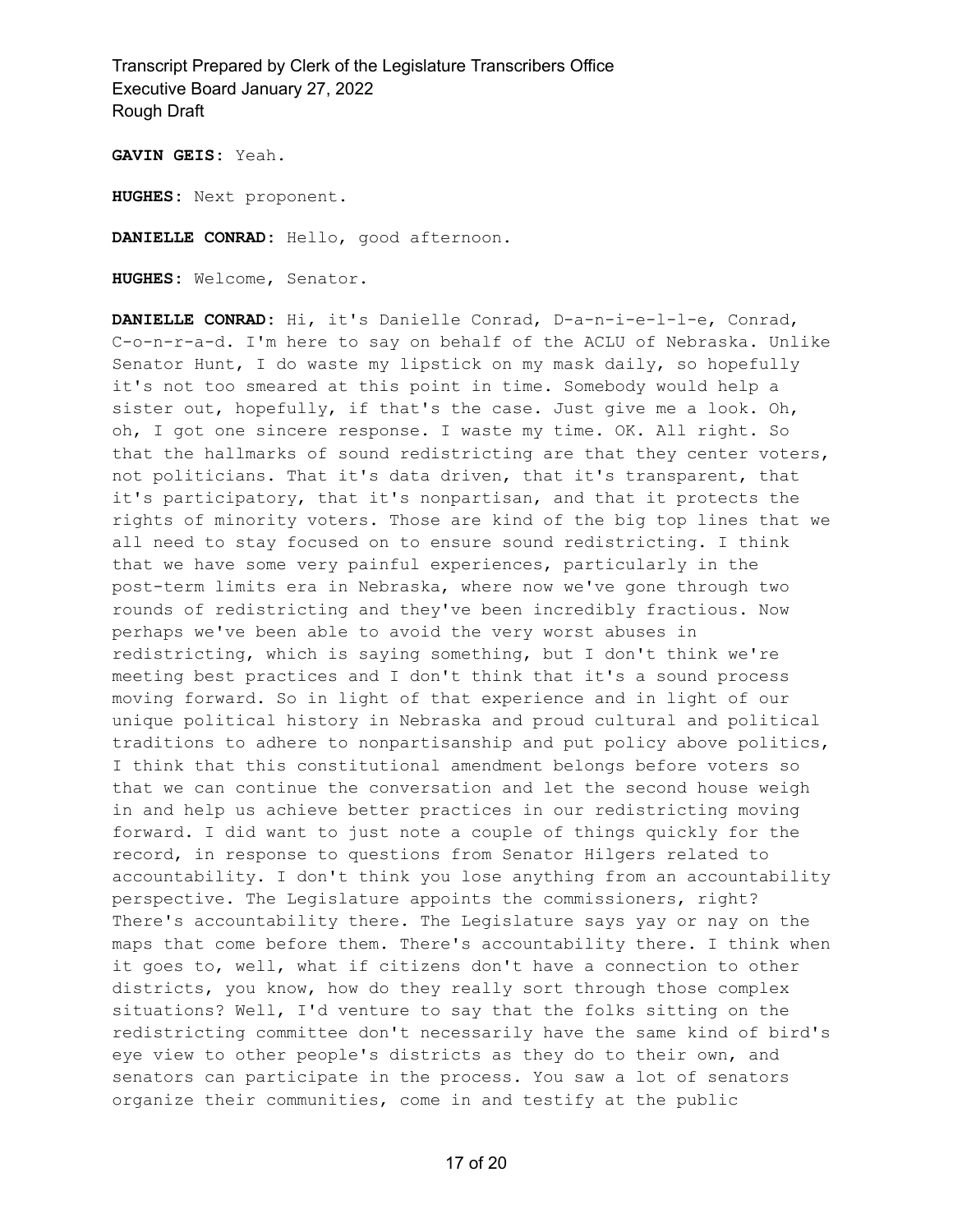hearings, etcetera, and nothing would prevent that from happening under-- under this new process. Process has been around kind of a nice table from NCSL to show you how more and more states are moving in this direction. And of course, there's differences in terms of their approach, but I think that Senator Hunt's proposal captures most of the best practices from our sister states that have found and charted a better way. Last question to Senator Slama. I think when you look at single subject, you're generally talking about Article III, Section 2 in the Nebraska Constitution, and we have more learnings from very recent Supreme Court cases about what that means, particularly in the ballot initiative context. I'll just wrap up really quickly. They're looking at the singleness and the primary purpose. They're looking at the relationship to detail. They're looking at a natural and necessary connection test. So just because it's long doesn't mean it would violate single subject, but those would be the hallmarks that you'd want to evaluate.

**HUGHES:** Thank you very much.

**DANIELLE CONRAD:** Thank you. Happy to answer questions.

**HUGHES:** Are there any questions from committee members?

**DANIELLE CONRAD:** Thank you.

**HUGHES:** Seeing none, thank you for coming in today. Next proponent. Welcome.

**MEG MIKOLAJCZYK:** Good afternoon, Senator Hughes, and members of the Executive Board. My name is Meg Mikolajczyk, M-e-g M-i-k-o-l-a-j-c-z-y-k. You can just call me Meg. That's fine. I'm with the Nebraska Civic Engagement Table. I am the executive director there. We have not been in front of the Legislature much, so I'll just share that our mission is-- and our fundamental values too are rooted in the proper carriage of democracy. The idea that a truly representative government by and for the people where all voices are heard is-- is, you know, crucial and something worth standing up for. So of course, given our mission, we strongly support LR269CA and we really are grateful to Senator Hunt for her efforts towards this very real need for reform. Most of what I have shared with you in-- in writing is what all of my friends and colleagues have already shared, so I don't need to retread that. I do want to say from our perspective, one thing we're really focused on is making sure historically underrepresented folks do have a representative number of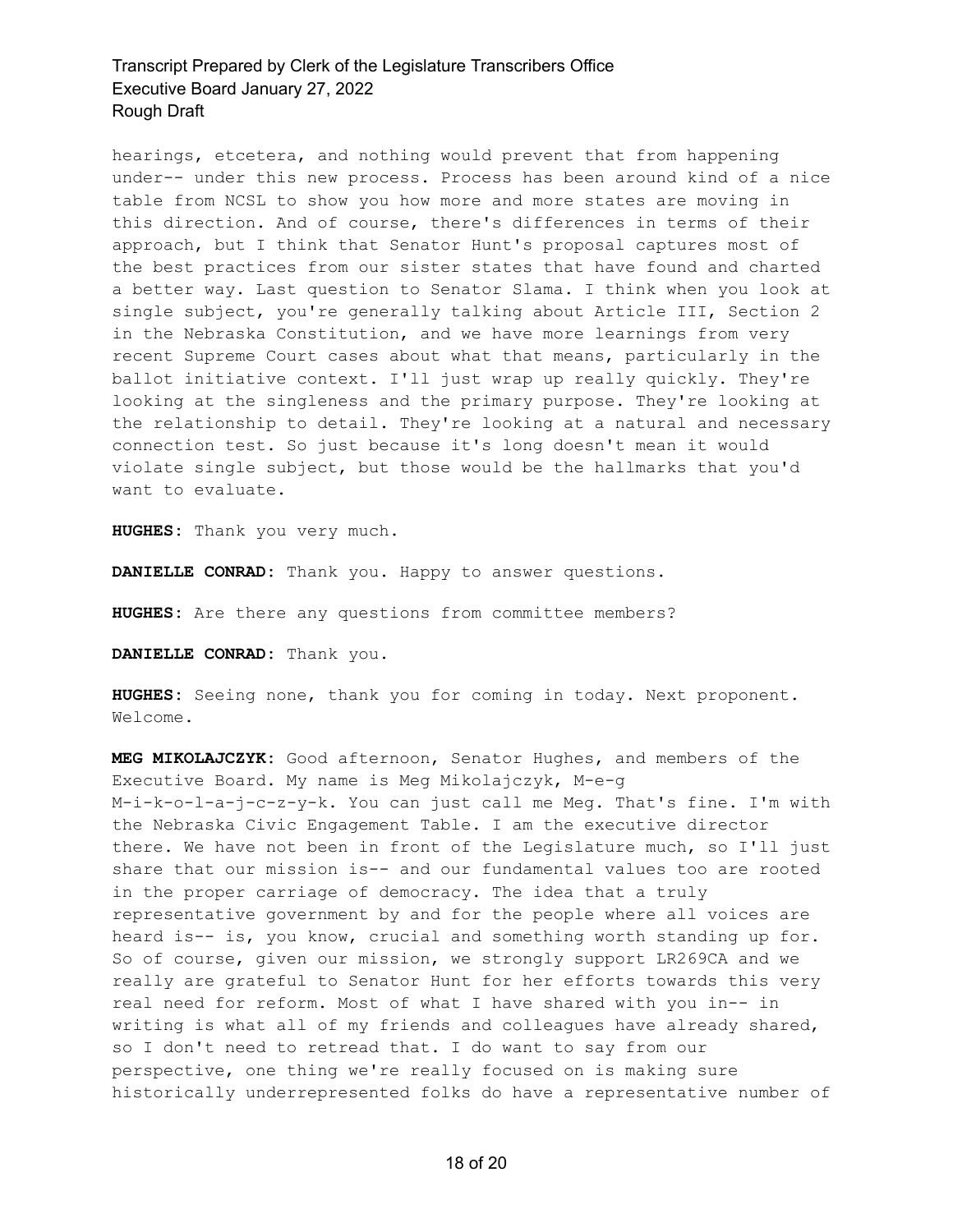seats at the table here at the Legislature, and we think that this independent redistricting move would help with that and ensure an equitable and functioning government. I will also share that we have a little bit of a question around how LR269CA would still ensure equitable participation geographically in electing these commissioners. And, you know, I'm not sure if that's something that we can answer right now, but we're interested in working with Senator Hunt on that really to making sure that it's not one or two municipalities who are controlling this process, but that the rural voices part of it as well. That's a focus for us. So I just want to make sure the Civic Engagement Table is on the record in support of this, and I really thank Senator Hunt for her leadership. Thank you.

**HUGHES:** Very good. Thank you, Meg. Any questions from the committee? Seeing none, thank you for coming in today. Next proponent. Welcome.

**NATHAN LEACH:** Thank you, Mr. Chairman, and members of the Executive Board. My name is Nathan Leach, N-a-t-h-a-n L-e-a-c-h, and I am speaking in favor of LR269CA by Senator Hunt in representing an organization called Nonpartisan Nebraska. We're a new nonprofit organization that celebrates the unique, nonpartisan, Unicameral Legislature. And a lot of what I wanted to share has already been expressed by those who spoke before me, so I wanted to maybe speak a little bit more personally to the issue. Nonpartisan Nebraska supports anything that we can do to create a nonpartisan government for Nebraskans The nonpartisan government is based on this idea that political parties are not given any advantage over any other private organization in how our government functions. We do not believe that the political parties certainly play a role in our democracy, but when you look at things like the Legislature by having nonpartisan elections and in this case, a nonpartisan process for redistricting, we can ensure that the representatives are making decisions based on the issues of their constituencies and their own values and beliefs, and not the partisan influences or making decisions just for partisan gain. One thing that I've always found interesting about this particular reform is that it is usually placed-- it's usually introduced as a legislative bill, and the argument has been made that you can't quite do this with the legislative bill because the Nebraska Legislature is the one who was supposed to be deciding redistricting. I have always advocated-- I support this reform, and I think Nebraskan voters would certainly vote for it, but there is certainly an argument to be made that this exact resolution could be reprinted into the Nebraska legislative rules, and it would have the exact same-- or most of the same effect. The Legislature is given the authority to